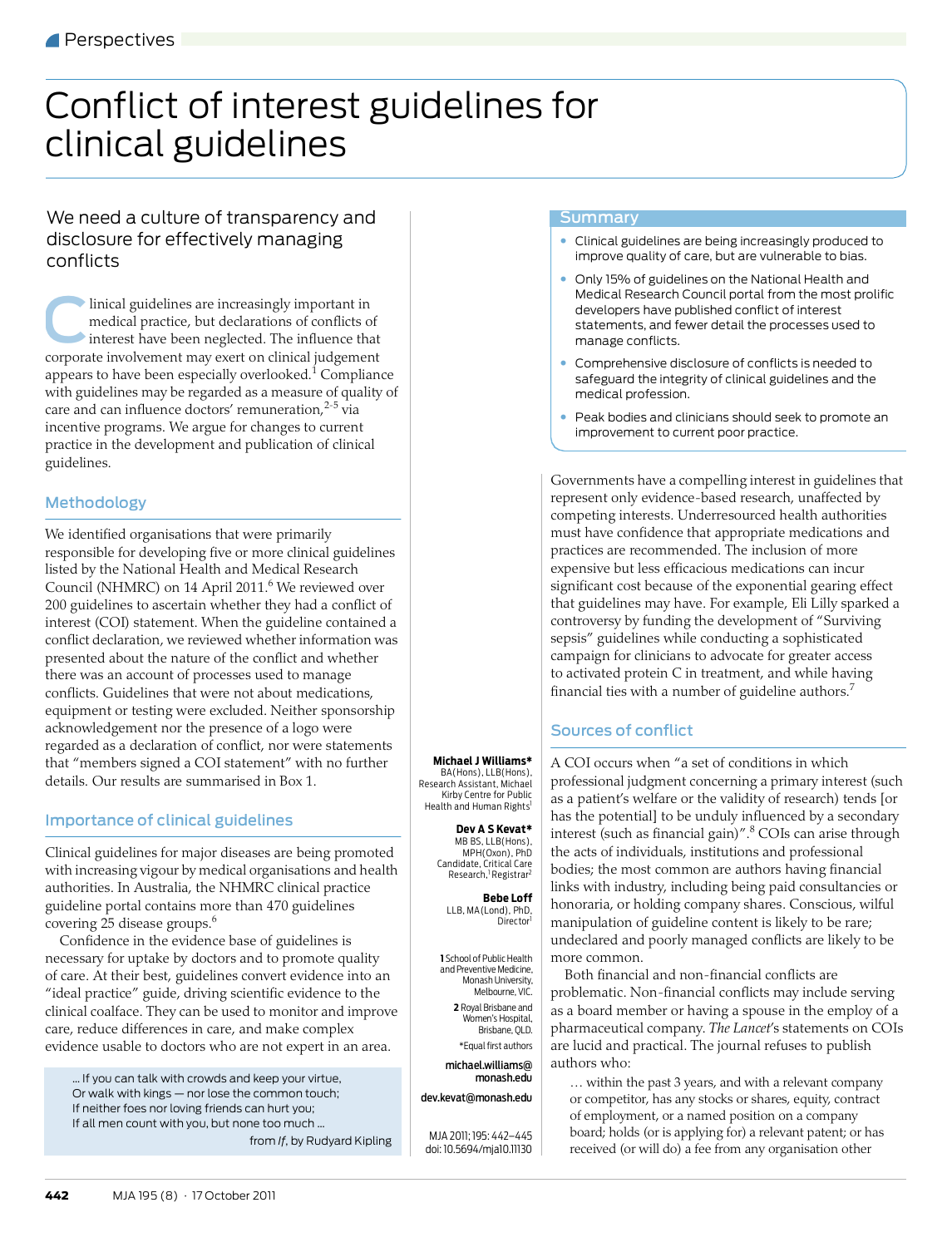### <span id="page-1-0"></span>1 Conflict of interest statements of the most prolific Australian guidelines developers

| Guideline developer                                              | Number of guidelines with any<br>published COI statement                                          | Where declared COI exists.<br>percentage of guidelines which<br>specify benefits received for<br>each individual | Where declared COI exists.<br>percentage of guidelines<br>which detail process to<br>manage conflicts |
|------------------------------------------------------------------|---------------------------------------------------------------------------------------------------|------------------------------------------------------------------------------------------------------------------|-------------------------------------------------------------------------------------------------------|
| Andrology Australia                                              | $0/6(0\%)$                                                                                        | na                                                                                                               | na                                                                                                    |
| Australasian Society for HIV Medicine                            | 0/7(0%                                                                                            | na                                                                                                               | na                                                                                                    |
| Australasian Society for Infectious Diseases                     | 4/7(57%)                                                                                          | < 50%                                                                                                            | < 50%                                                                                                 |
| Australian Cancer Network                                        | $5/7(71\%)$                                                                                       | < 50%                                                                                                            | < 50%                                                                                                 |
| <b>Australian Resuscitation Council</b>                          | 0/24(0%)                                                                                          | na                                                                                                               | na                                                                                                    |
| Cardiac Society of Australia and New Zealand                     | $0/5(0\%)$                                                                                        | na                                                                                                               | na                                                                                                    |
| Caring for Australasians with Renal Impairment*                  | $~7/12$ ( $~58\%$ )*                                                                              | < 50%                                                                                                            | na                                                                                                    |
| Department of Health and Human Services Tasmania                 | $0/9(0\%)$                                                                                        | na                                                                                                               | na                                                                                                    |
| Diabetes Australia                                               | $0/6(0\%)$                                                                                        | na                                                                                                               | na                                                                                                    |
| Drug and Alcohol Services South Australia                        | $0/5(0\%)$                                                                                        | na                                                                                                               | na                                                                                                    |
| <b>Heart Foundation</b>                                          | 3/5(60%)                                                                                          | < 50%                                                                                                            | < 50%                                                                                                 |
| Joanna Briggs Institute                                          | $0/8(0\%)$                                                                                        | na                                                                                                               | na                                                                                                    |
| National Asthma Council Australia                                | $0/3(0\%)$                                                                                        | na                                                                                                               | na                                                                                                    |
| National Breast and Ovarian Cancer Centre <sup>t</sup>           | $0/8(0\%)$                                                                                        | na                                                                                                               | na                                                                                                    |
| New South Wales Department of Health                             | 2/43(5%)                                                                                          | na                                                                                                               | na                                                                                                    |
| NSW Therapeutic Advisory Group                                   | 3/4 (75%)                                                                                         | 100%                                                                                                             | < 50%                                                                                                 |
| Oueensland Health                                                | $2/5(40\%)$                                                                                       | na                                                                                                               | na                                                                                                    |
| Queensland Maternity and Neonatal Clinical<br>Guidelines Program | 0/14(0%)                                                                                          | na                                                                                                               | na                                                                                                    |
| Royal Australian College of General Practitioners                | 2/7(29%)                                                                                          | 100%                                                                                                             | < 50%                                                                                                 |
| Therapeutic Guidelines                                           | 12/12 (no institutional conflicts)<br>$0/12$ (no COI declarations from individuals) $\frac{1}{2}$ | na                                                                                                               | 100%                                                                                                  |

As on the National Health and Medical Research Council clinical practice guidelines portal, guidelines have been classified and analysed by primary developer, rather than by secondary developers. On occasion, some developers may have made a COI statement in their involvement as a secondary developer; this did not affect their scores or percentages for when they<br>were primary developers. It is our view th

than 50 components, which were analysed individually. The great majority of CARI COI statements referred to having no COI, as on the CARI Guidelines for declaring COI (http://www.cari.org.au/Docs/CARI\_Conflict\_of\_interest.pdf), which excludes non-pecuniary interests from being declarable. Some CARI guidelines concluded with a favourable<br>summary for use of a treatment or equipment, and w they were categorised as not recommending. † The National Breast and Ovarian Cancer Centre has amalgamated with Cancer Australia. ‡ Therapeutic Guidelines declares it has no institutional industry ties and no institutional COIs. ◆

than *The Lancet* or its review journals to write, be named on, or to submit the paper. Financial COIs that are not exclusions to commissioning or considering spontaneously submitted items, but must be declared in the published paper, are: consultancies, honoraria, speakers' fees; research funding or funding for equipment or drugs; travel or accommodation payments; or expert testimony fees. We have not introduced a financial cut-off such as US\$10 000 because we do not accept that there is a universally agreed sum of money that if exceeded will result in bias.

In summary: "Is there anything … that would embarrass you if it were to emerge after publication and you had not declared it?"<sup>[10](#page-3-8)</sup>

Effective management of conflicts depends on individual attributes (such as self-awareness) and institutional management processes. Conflicts may have an institutional source if significant corporate funding is received and staff participate in related guideline development. Good practices are particularly necessary to manage institutional conflicts, as individuals in those instances may be less likely to perceive or declare a conflict.

# Disclosure and transparency

Guidelines are valuable and vulnerable. Our review of the country's most prolific guideline developers shows that

f<br>Our review of<br>the country's Our review of most prolific guideline developers shows that only 15% of guidelines have conflict of interest statements

**"** 

only 15% of guidelines have COI statements [\(Box 1\)](#page-1-0). This raises questions about whether medical bodies are affected by unrecognised, and thus unaddressed, extraneous interests, and may erode the trust the community has in the profession $^{11}$  to speak authoritatively about health problems.

A recent study of 313 Australian clinical guidelines used between 2003 and 2007 found that almost 80% had no competing interest statement[.12](#page-3-10) This lack of disclosure is inexplicably inconsistent with practices adopted by peerreviewed journals and with guidelines for participation in meetings of some medical organisations.[13](#page-3-11) Rates of conflict disclosure on guidelines are so low that, at best, they may indicate that the profession is in a "precontemplative" phase, oblivious to the existence or extent of the issue.

We were unable to quantify total sponsorship from pharmaceutical companies to guideline-developing bodies as institutions and to individuals on guideline-drafting panels. While organisations often disclose corporate supporters on their websites, information on how much is donated and where it is directed is neither easily accessible nor comprehensive. In some cases, the websites of pharmaceutical companies are more informative than developers' websites. For example, Pfizer Australia declares on its website a donation of \$150 000 in 2010 towards the Heart Foundation's Career Development Fellowship.[14](#page-3-12) However, there is no corresponding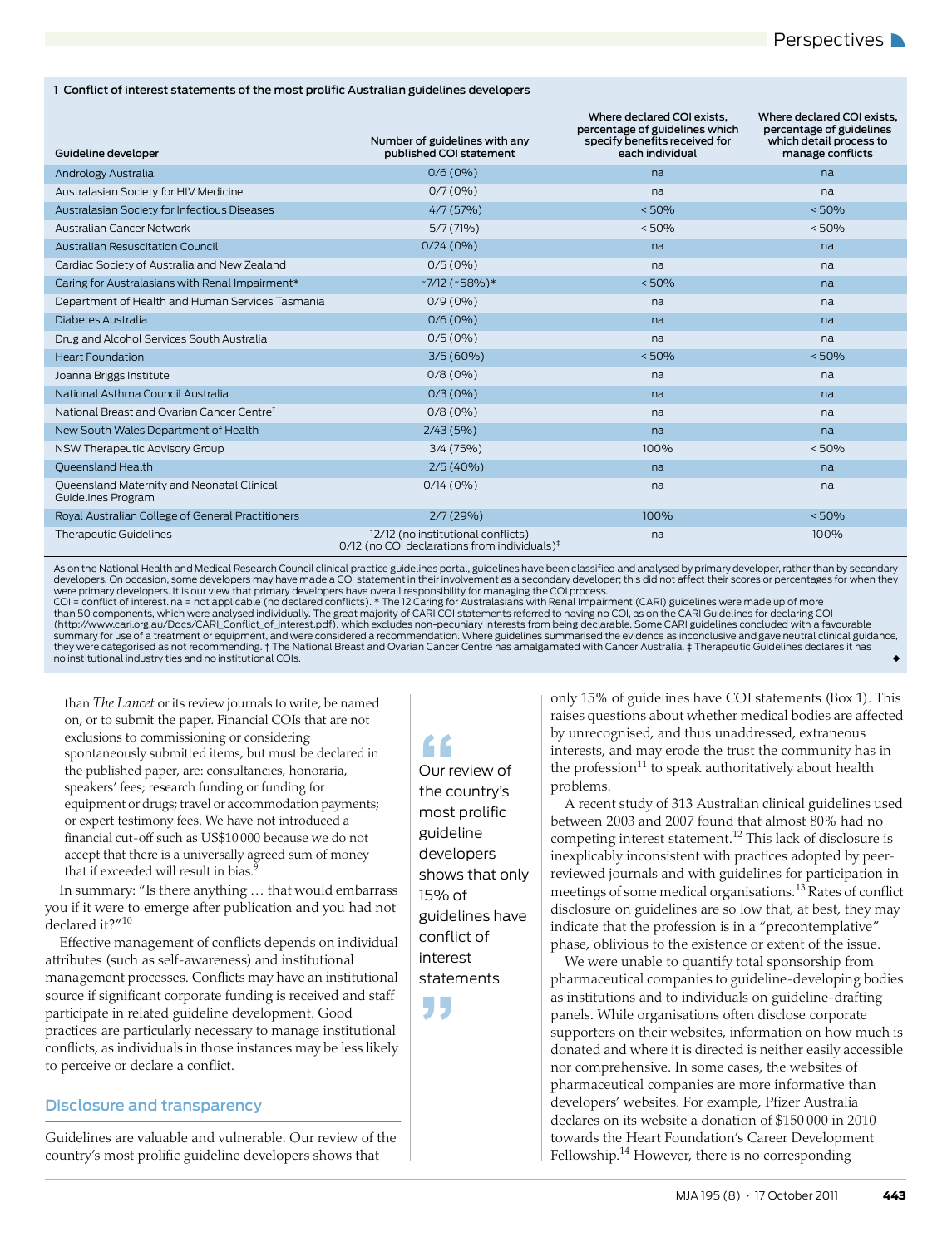#### <span id="page-2-0"></span>2 Proposed six-step process for improving conflict of interest disclosure

#### Guidelines already released

1. After consultation with drafting panels, guideline developers should publish conflict of interest (COI) statements for guidelines where possible. Future copies of guidelines should have these COI statements included in the guidelines document or on a referred website.

2. Developers should make public whatever COI management processes they currently use.

3. The National Health and Medical Research Council (NHMRC) should list whether guidelines contain a COI statement (other characteristics are already listed by the NHMRC on individual "guideline detail" pages).

#### To improve future guidelines

4. Developers should formulate a process for dealing with COIs in guideline development or improve existing processes. An outline of these processes should then be made available online for public feedback, and known interested parties should be notified. After finalisation, the outline should be made publicly accessible.

5. For individual guidelines, developers should have a COI declaration that:

- details the pecuniary, personal and professional benefits received by developers and drafting committee members; • includes a statement that any benefits received have not
- influenced their professional opinion; and
- contains information on how key conflicts were resolved for each instance, for example "sponsored individual excluded from certain discussions concerning treatments and final guideline recommendations" or "sponsorship received 4 years ago".

6. The NHMRC should prioritise the provision of updated advice on appropriate management and disclosure of COIs in guideline development.

statement on the Heart Foundation website or in its annual reports.<sup>[15](#page-3-13)</sup> One must consult the 2011 Fellowship Application Guide to learn that "Funds may be available from member companies of the Heart Foundation Pharmaceutical Roundtable to support several Research Awards each year".<sup>[16](#page-3-14)</sup> The Guide lists the corporations that constitute the Roundtable, including Pfizer, but does not specify the amount Pfizer provides.<sup>17</sup> Pharmaceutical sponsorship of medical research and professional bodies is considerable, raising the spectre of influence, which should be unequivocally confronted by the profession.<sup>18</sup>

# Developing sound processes

It is insufficient for developers to claim to have internal processes for conflict management, which they do not outline. The benefit of having a published COI statement is that it allows medical and non-medical audiences to consider biases developers may have, and seek other evidence when warranted. We propose a six-step process [\(Box 2](#page-2-0)) to improve the transparency of guideline development. We further propose that guideline developers should publicly outline the processes by which they manage conflicts. Conflict statements for guidelines should inform the reader about the nature of competing interests and how they were managed.

Developers of guidelines may adopt a number of strategies, including the following:

• A period of 3 years from when industry assistance was last received may be regarded as sufficient time for the conflict to have lost its potential for "undue influence" and allow researchers to resume their places on drafting committees (with all past benefits still being declared).

• The structure of drafting panels could be tiered, and those with a competing interest would only discuss or draft certain sections of the guidelines (eg, sections relating to the nature of the disease), while those without a competing interest might be responsible for writing sections on treatments.

• Some researchers may contribute to guidelines at early stages with the final product prepared by those without competing interests, as rigorous processes to manage conflicts may restrict the participation of prominent figures with extensive links to industry.<sup>[18](#page-3-16)</sup>

• The committee chair may be an individual who has not received industry benefits and could have the final decision on recommendations concerning treatment options.

In the United States, the National Institutes of Health (NIH) have detailed and instructive rules to manage COIs for employees [\(Box 3\)](#page-2-1). The suggestion that conflict management processes be public is an additional requirement.

There may be some advantage if independent, statutory bodies produce future guidelines<sup>20</sup> and other groups cease independent guideline development. In the United Kingdom, the National Institute for Health and Clinical Excellence (NICE) is part of the National Health Service and is the main body for clinical guideline development. The Australian Commission on Safety and Quality in Health Care or the NHMRC National Institute of Clinical Studies could assume a similar role, though this would require government funding. This seems unlikely given the current outsourced model that — despite its flaws — costs the government little.

Placing statutory bodies in charge of guideline development may prevent institutional-level conflicts, but not those of individual panel members. NICE has a policy encompassing many types of financial and non-financial interests.[21](#page-3-18) The policy provides that committee heads with financial conflicts should not take part in guideline development[.22](#page-3-19) The COIs are recorded in minutes that are accessible on the internet, and a COI register is accessible on request. An increasing number of conflict statements are now included in the guidelines themselves.

The NHMRC key principles for developing guidelines do not mention the management of COIs[.23](#page-3-21) The *NHMRC standards and procedures for externally developed guidelines* refers to the issue, asking that drafting groups disclose their COIs, but is silent on the need to publicly disclose conflicts and how they are managed. $^{24}$  $^{24}$  $^{24}$  The NHMRC must urgently promote a more ethically sound development

# <span id="page-2-1"></span>3 Some prohibited activities for National Institutes of Health employees to manage conflicts of interest in human<br>subjects research<sup>19</sup>

- Serving as a director, officer or decisionmaker for a research sponsor
- Holding stock or options in a commercial sponsor unless below the minimum or in an independently managed, diversified fund
- Receiving honoraria from a commercial sponsor
- Having other personal or outside relationships with a commercial sponsor
- Having financial interest above the minimum in companies with similar products known to the investigator to be competing with the product under study
- Participating in an institutional review board or data safety and monitoring board decision with the potential to affect a spouse's employer